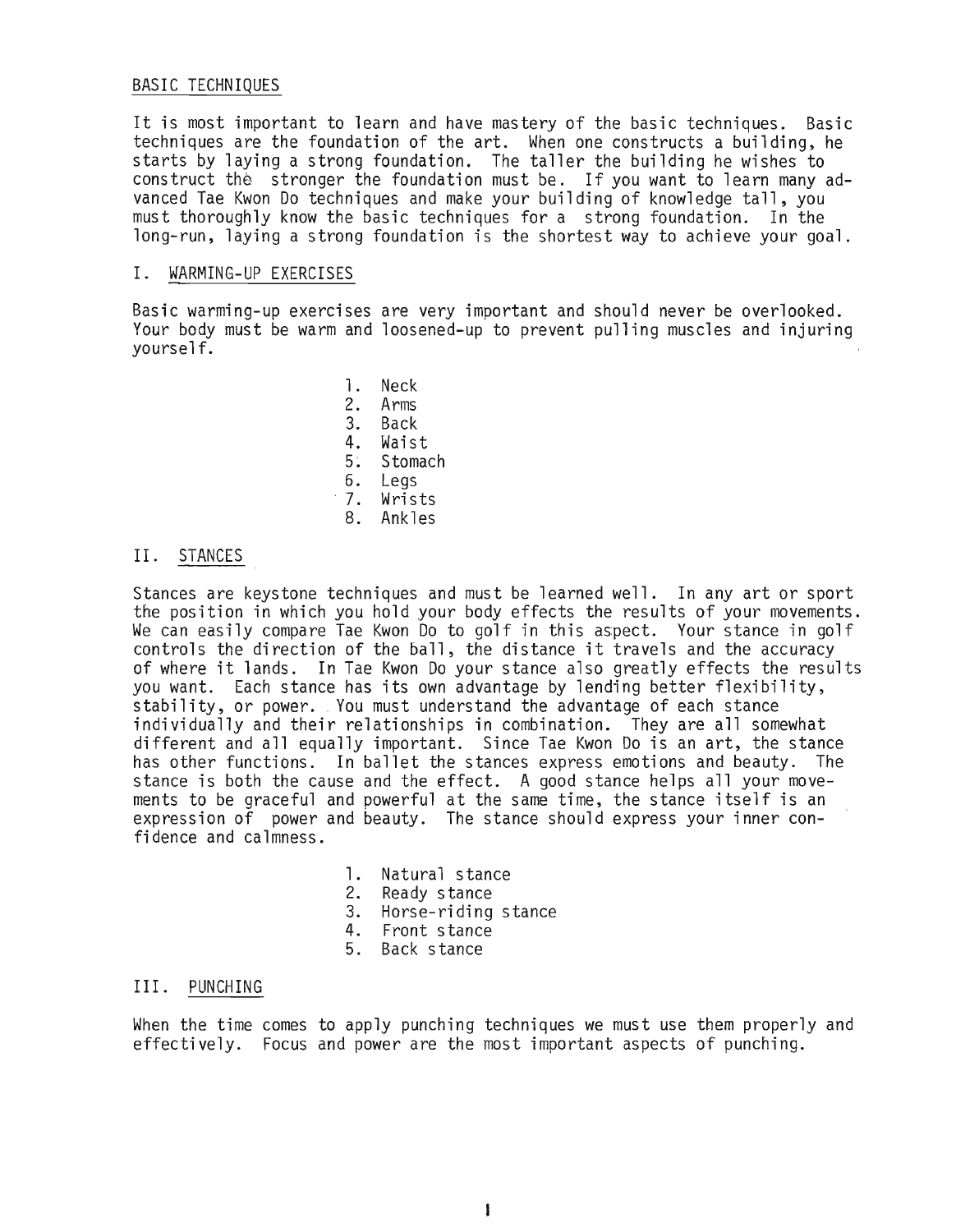The number of times you practice your punch is less important then the way you practice. Practice with maximum effort (power) and concentration. Think about what you are doing. Constant repetition is a must.

- 1. Holding a good fist<br>2. Basic punching tech
- Basic punching techniques
- 3. Punching from horse-riding stance
- 4. Punching from front stance
- 5. Punching from back stance (reverse punch) forward or backward

# IV. DEFENDS

TAE KWON DO IS a defensive art. Good punching and kicking can be useless if you are unable to defend your opponents attacks. Without an effective defense you may never have the opportunity to use your counter-attacks.

- 1. Raising block (high)<br>2. Down block (low)
- Down block (low)
- 3. Hand-knife block (mid-section)
- 4. Inward middle block
- 5. Circle block
- 6. Palm block (high)

# V. KICKING

It is important to use bodily weapons at the proper times. We must know when to use our hands and when to use our feet. For some targets, especially those in the lower body such as knees, shins, and groin, hand techniques are ineffective. They must be used even at short distances for maximum effectiveness. Kicking techniques supply more power and distance which you may need in other situations. It is not always advantageous to use foot techniques, although they are more difficult to master in Tae Kwon Do because they display power and grace and are a measure of your proficiency in the art.

| 1. Front kick | a. front kick stretching | b. front snap kick |
|---------------|--------------------------|--------------------|
| 2. Side kick  | a. side kick stretching  | b. side kick       |

3. Round-house kick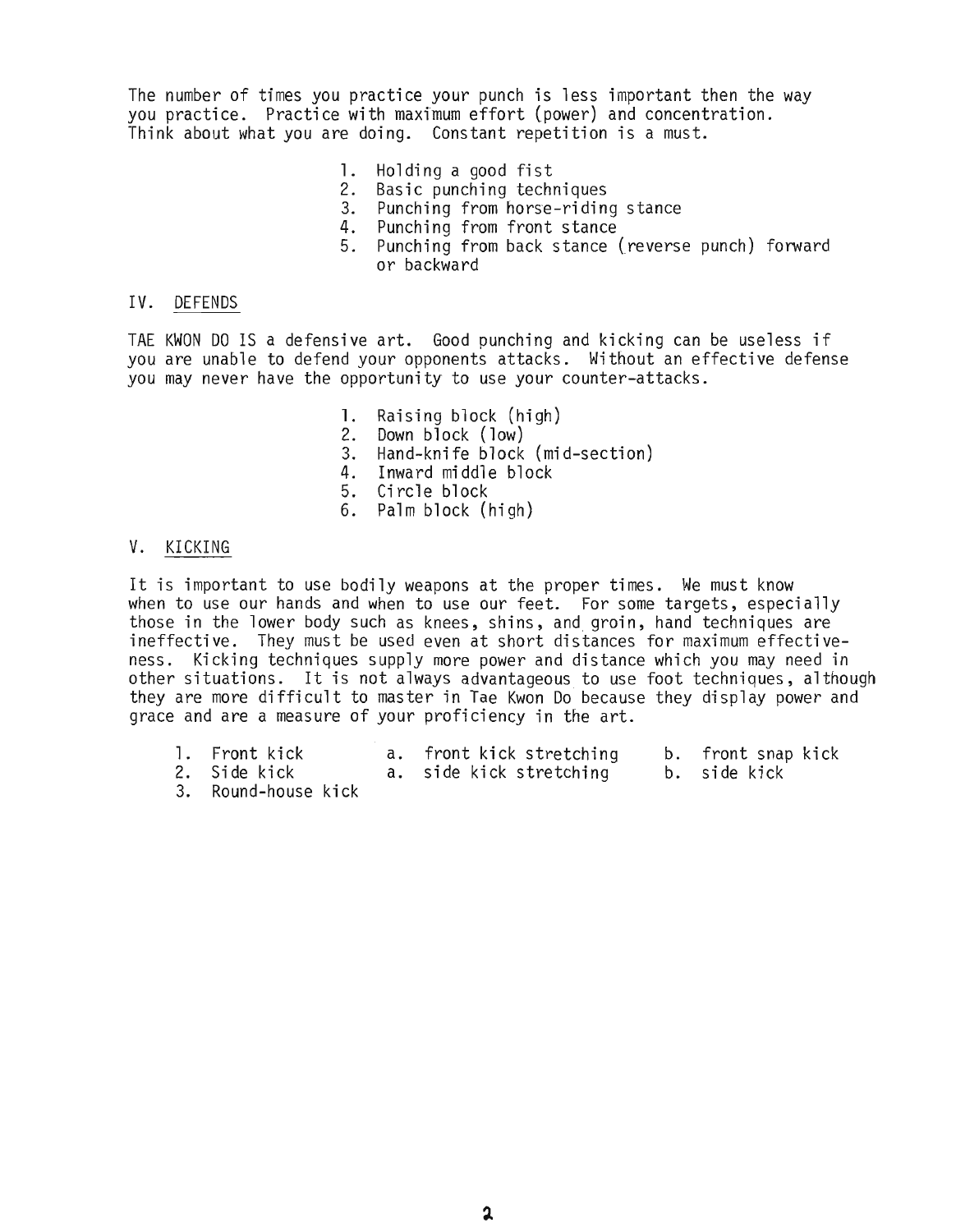- NEWTON'S 1st LAW Inertia a body in motion, uniform, or at rest will stay that way until acted upon by an external force. Inertia is the property of a body which tends to resist a change in its state of rest or motion Mass is a quantitative measure of inertia
- NEWTON'S 2nd LAW When a body is acted upon by a constant force, its resulting acceleration is proportional to the force and is inversely proportional to the mass. The acceleration takes place in the direction of the acting force
- NEWTON'S 3rd LAW for every action force there is an equal and opposite reaction force. The action force and reaction force act on different bodies. Whether a body is at rest or in a state of motion, the state of that body depends upon the forces acting on it and not upon the force it exerts on something else.
	- $F =$  Mass x Acceleration
- MECHANIC Kinematices -- kinds of motion Velocity -- rate of change of position (speed) Average velocity = distance time

DYNAMIC - deals with causes of change in motion

- 1. Statics -- bodies in equilibrium<br>2. Kinetics -- changes in motion bro
- 2. Kinetics -- changes in motion brought about by one or more unbalanced forces

VECTOR - measurable quality that has magnitude and direction<br>1. Displacement

- Di sp1acement
- 2. Veloci ty
- 3. Acceleration
- 4. Force

SCALAR - measurable quality with magnitude only

Volume, area, density, mass

speed, not specifying direction of travel when talking about the path of travel but not direction use

Speed

when the speed of a body changes there is acceleration or deacceleration

Acceleration

final velocity minus initial velocity overtime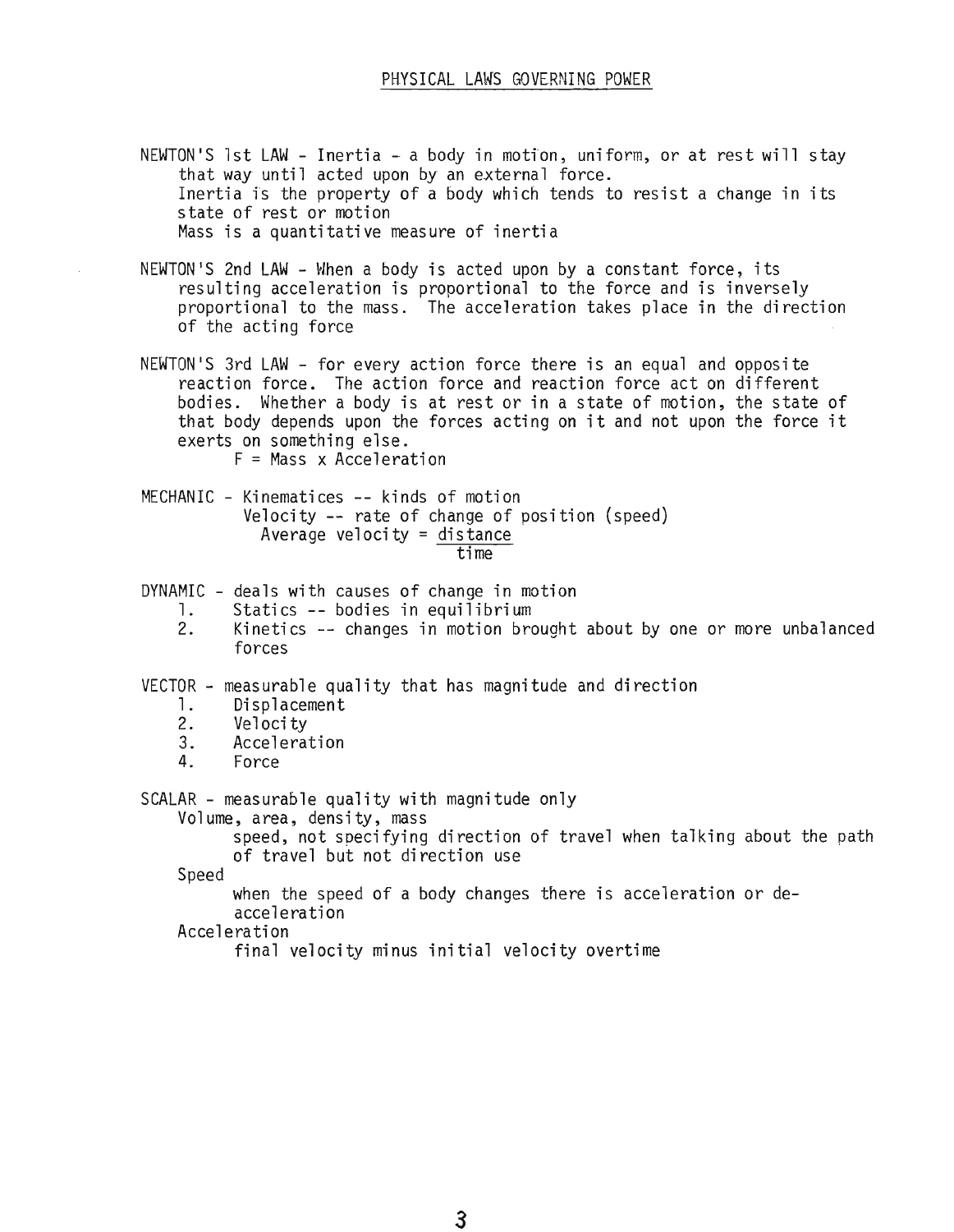#### EFFECTS OF EXERCISE ON CARDIOVASCULAR SYSTEM

- 1. Tone muscles - move blood
- 2. Avoidance of obesity
- 3. Capilarization
- 4. Number of red blood cells increased - carry more  $0<sub>2</sub>$
- 5. Heart muscle hypertrophy
- 6. Stimulation of circulation
- 7. Develops collateral circulation
- 8. Decreased exercising heart rate for <sup>X</sup> amount of activities
- 9. Quicker recovery rate
- 10. Lowers resting heart rate and resting blood pressure
- 11. Stimulates thyroid to burn cholesterol
- 12. Serves as outlet for tension and stress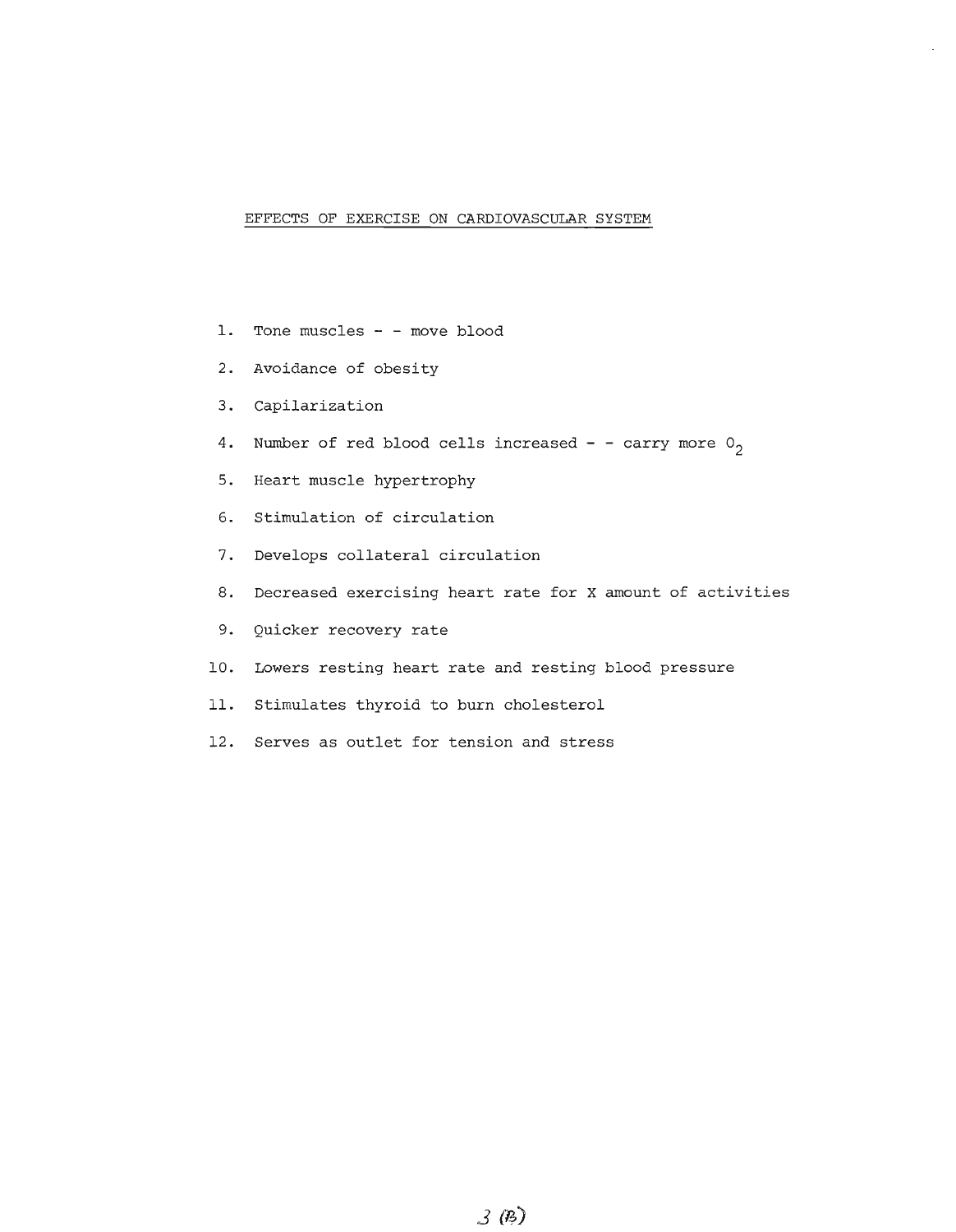

Judo Atemiwaza

# **SENSITIVE POINTS STRIKING CHART**

|                                                                                                   | $\mathcal{L}$ .<br>IE ISHO<br>KAKUTO                                                                                    | 3.                                                                                                                                                                             |
|---------------------------------------------------------------------------------------------------|-------------------------------------------------------------------------------------------------------------------------|--------------------------------------------------------------------------------------------------------------------------------------------------------------------------------|
| ISTIFF FINGER THRUST - NUKITEI<br>1, 2, 8, 10, 11, 12, 13, 14, 15                                 | HEEL OF HAND BLOW<br>3, 4, 5, 25                                                                                        | ELBOW BLOW - EMPI<br>3, 4, 8, 10, 11, 12, 14, 15                                                                                                                               |
| T4.                                                                                               | 5.                                                                                                                      | 6.                                                                                                                                                                             |
| KNUCKLE JAB - KEN<br>1, 2, 3, 4, 6, 7, 8, 9, 10, 11,<br>12, 13, 14, 15, 17, 23, 24, 26            | EDGE OF HAND BLOW - SHUTO<br>1, 2, 3, 4, 6, 7, 8, 9,<br>12, 13, 25, 26, 27, 30, 31                                      | FIST BLOW - SEIKEN<br>1, 2, 3, 4, 5, 6, 7, 8, 10,<br>11, 12, 14, 15, 25, 26, 27, 28, 30                                                                                        |
| 7.<br>HAISOKU <sub>40</sub><br>KAKATO<br><b>HEEL BLOW</b><br>STANDING: 14, 15, 16, 19, 20, 21, 32 | 8.<br><b>STANDING:</b><br>GROUND:<br>14, 15,<br>3, 10, 11,<br>16, 18,<br>$12, 14, -$<br>19<br>15, 25, 26,<br>27, 28, 30 | 9.<br><b>STANDING:</b><br><b>GROUND:</b><br>14, 15,<br>3, 4, 5, 6, 7,<br>16.<br>18, 19, 20,<br>8, 9, 10, 11,<br>21, 22, 32,<br>12, 14, 15, 25,<br>33, 34, 35<br>26, 27, 28, 30 |
| GROUND: 1, 2, 3, 4, 5, 6, 7, 8, 10, 11, 12,<br>15, 26, 28, 27, 30                                 | KNEE BLOW - HIZA                                                                                                        | FOOT BLOW - KOSHI                                                                                                                                                              |

Seiken-choku-zuki -- fore fist straight punch Shuto-uchi-zuki -- knife hand punch Empi-uchi -- elbow strike Hizi Geri -- knee kick Mae Geri -- front kick Age-uke \_. rising block

Gedon baroi -- downward block Hochiji-Dochi -- open leg stance Kokutsu-Dachi -- back stonce Kiba-Dachi .- straddle leg stance Zenkutsu-Dachi -- forword stonce Neko-Ashi-Dachi .- cat stance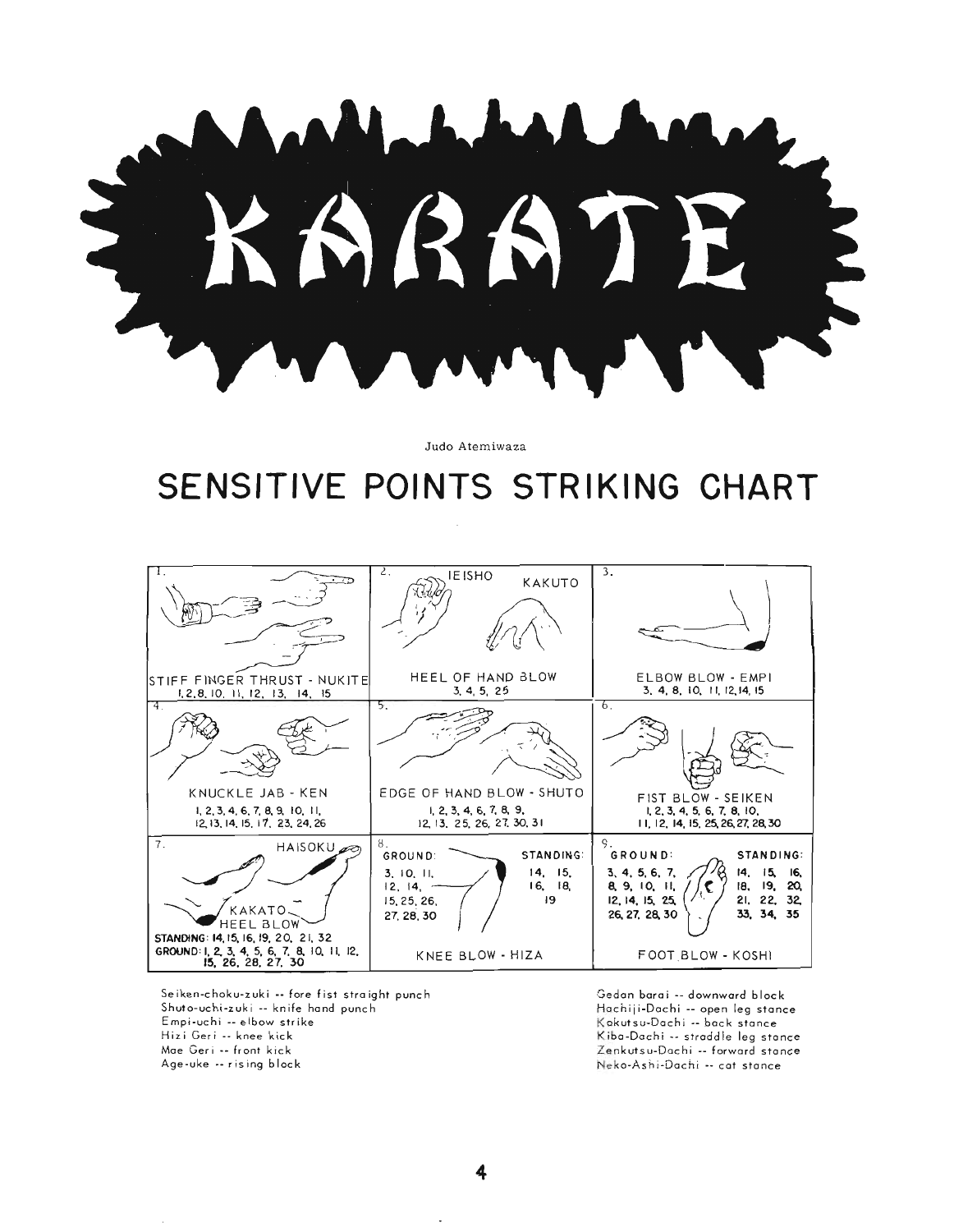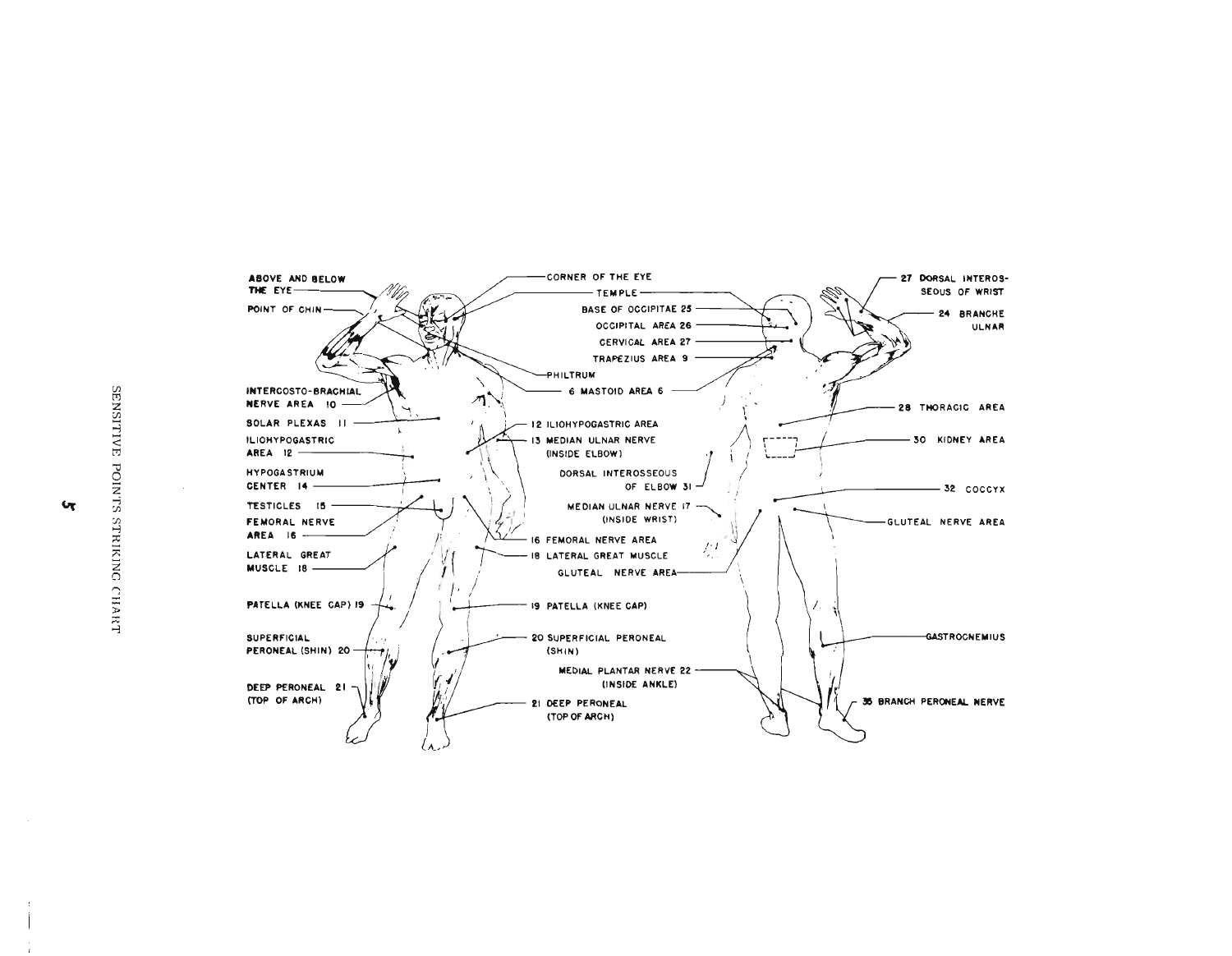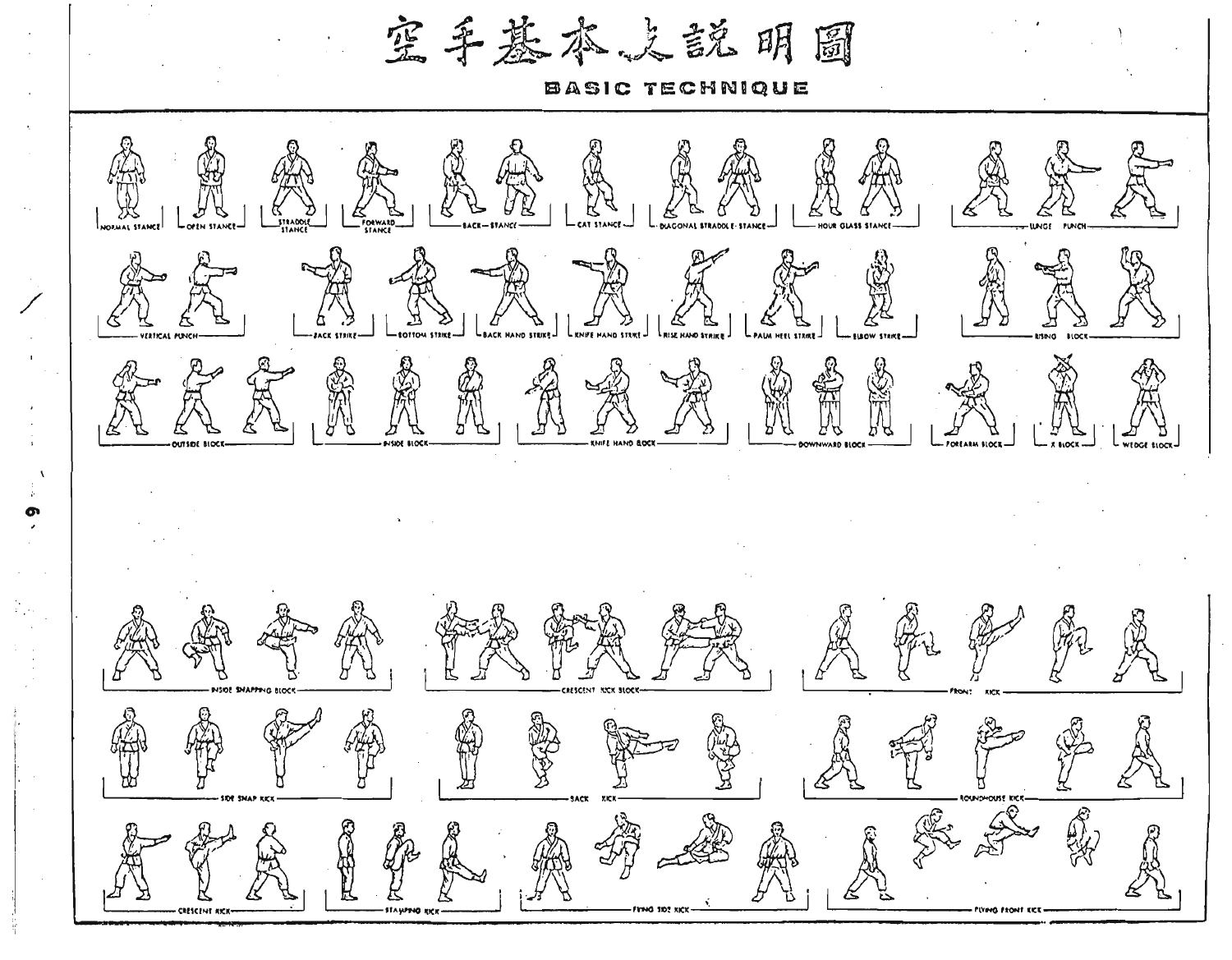# **THE TECHNIQUE OF OFF-BALANCING**



#### OFF-BALANCE POSITIONS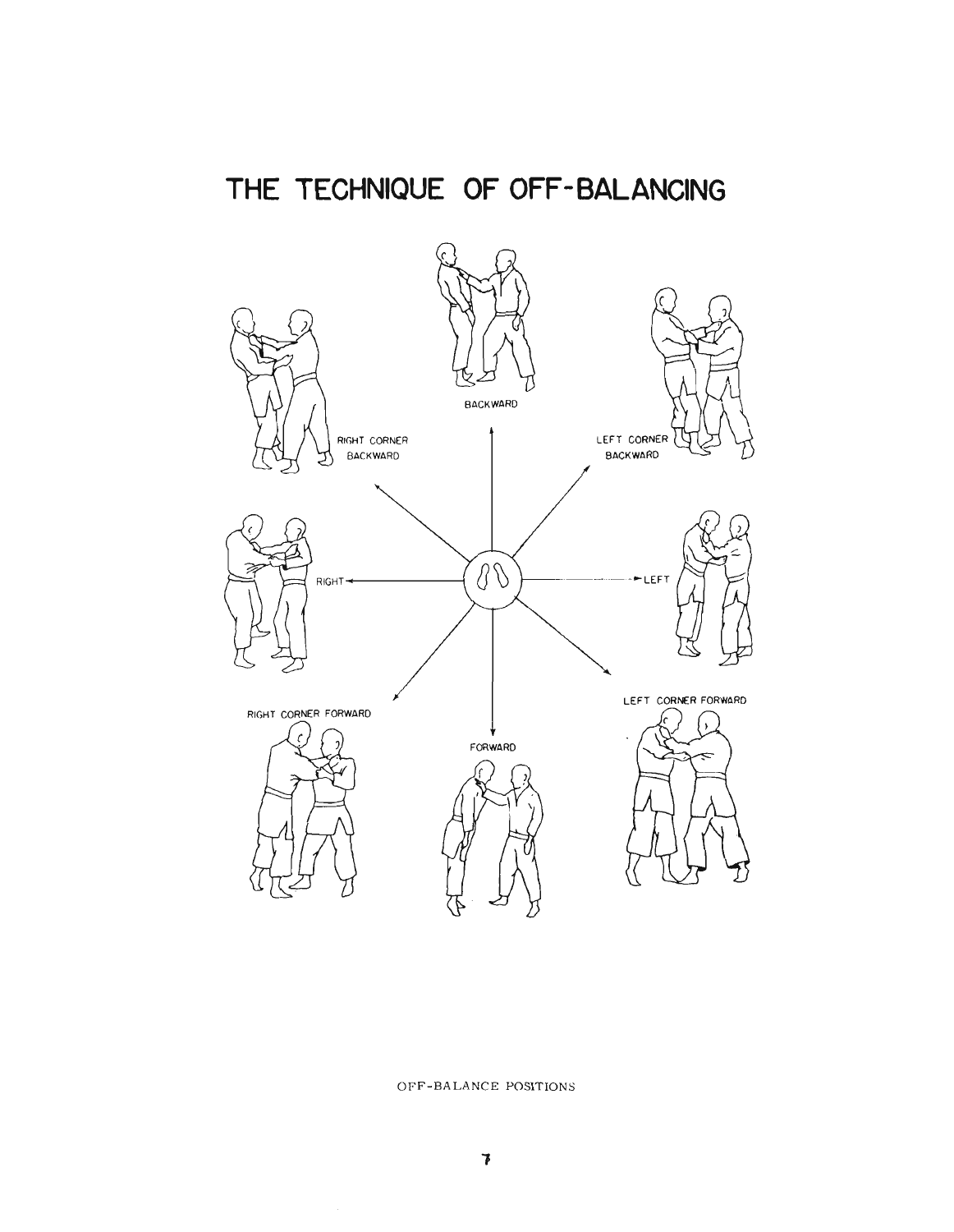#### STANCES

Stances determine the methods of balancing and moving the body. The high stances, with the feet close together, facilitate quick movements and raoid shifts of balance. The low stances, with feet wide apart, provide maximum stability and great power.

All stances have their use and the oroficient practitioner will not cling to any favored stance in the wrong instance. The primary study of the correct aoplication of each stance is the practice of the form (hyung, kata).

Basic primary stances have three spacings. With the feet relatively close together the "back" stance is the "cat" stance, and with the feet wide apart<br>it is called the "fixed" stance. The narrow "horse" stance is called the "ready" stance and with the wide spacing is termed the "fixed" stance. Nearly all stances can be formed accordingly.

The stance is termed right or left deoending on which foot bears the highest percentage of the body weight. For example, in the back stance the In the basis percentage of the body neighbor for example, in the basis beamse the<br>stance is designated from the rear foot, but in the front stance the opposite<br>is true.

Understanding the language of the stances is important as it is one of the esoterics of written martial arts instruction.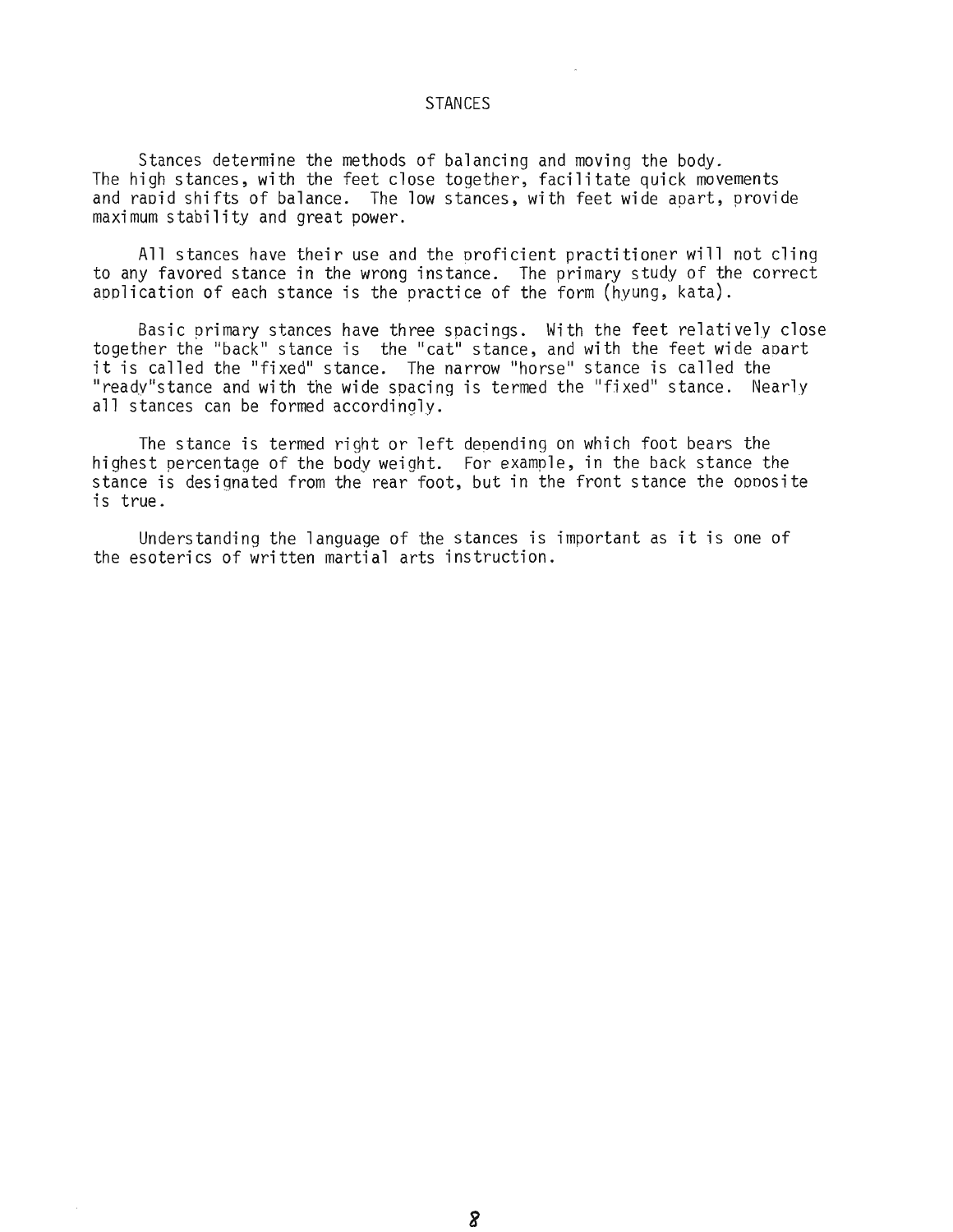# READY STANCE \* CHUNBI

Feet should be placed slightly less than shoulder width apart and on the same line.

When using for formal greeting of black belts or chief instructor the fists should be closed and the arms straight and rigid a little forward from the side. This form is also used for attention to instruction.

When bowing in and out and at other times the hands are open as though holding an egg and are hanging straight directly at the side.

# FORWARD STANCE \* CHUNGOOLSE

Feet should be shoulder width apart and approximately 3 feet apart in length. Distance will vary with the height of the student.

This stance is primarily used for attacking to the front and for stepping forward. It provides maximum stability in the direct forward line but is unstable to the side. Stance is called right or left depending upon which foot is forward.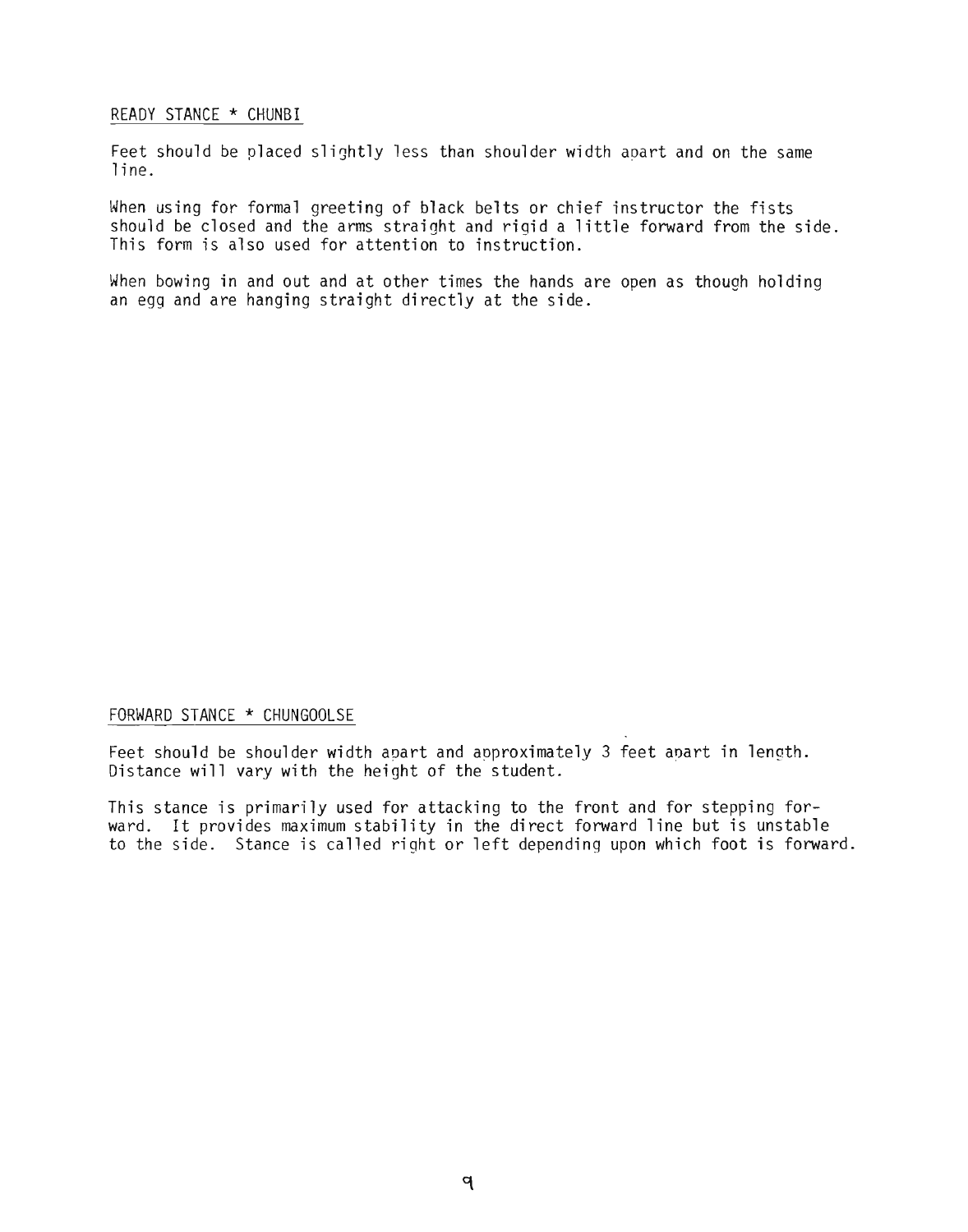#### BACK STANCE \* HOOGOOLSE

eet should be approximately 2 feet apart front to the rear. 60% of the weight should be on the rear foot. The feet form an L position. The rear foot has a tendency to point rearwards but should not be allowed to do so.

This stance provides safety to attack, mobility, and the use of the front leg without a noticeable shift in balance.

# HORSE STANCE \* KIMASE

Feet should be approximately 3 feet apart in width and on the same line. Toes should be pointed in and the knees bowed out and placed over the feet so that a line could be dropped from the inside of the knee that would touch the inside of the foot.

This stance is very strong and is used to lower the body to achieve maximum leverage. It is used to practice drills and is the distancing criteria by which all other stances are formed. It is used principally in the CHULGI forms.

÷.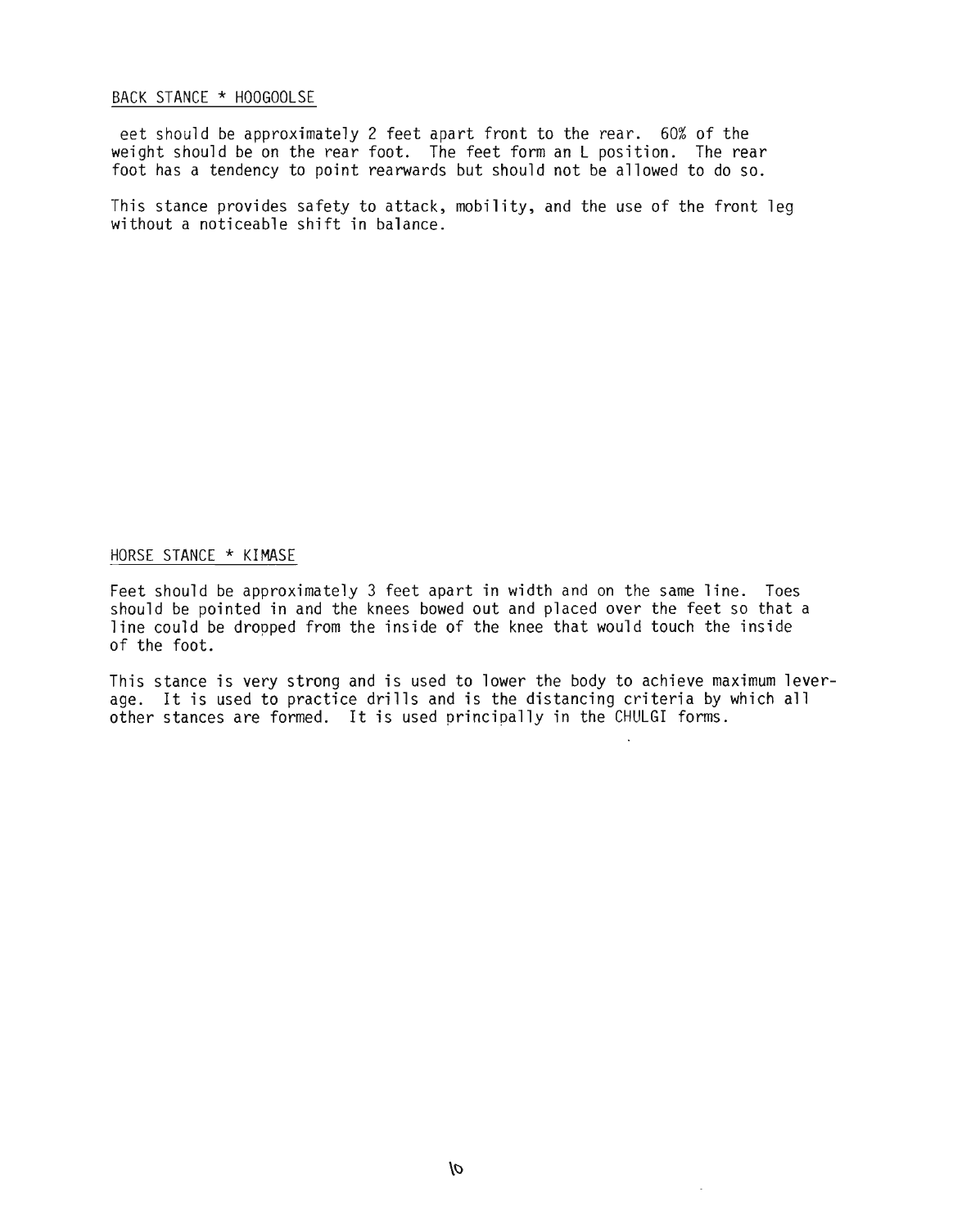#### X STANCE

This stance is formed by assuming the back stance and turning the body 3/4 turn against the front leg without lifting the feet. Stance also may be formed by stepping backward from a backstance without changing the body facing or moving the rear foot. It may be formed in the same manner by stepping to the front.

 $\sim$ 

# CRANE STANCE

Stance is formed by standing on one leg and olacing the free foot into the knee notch of the standing leg. This stance is for balance and is used to set up and initiate a forceful  $\check{\mathsf{k}}$ ick or rapid change of body facing.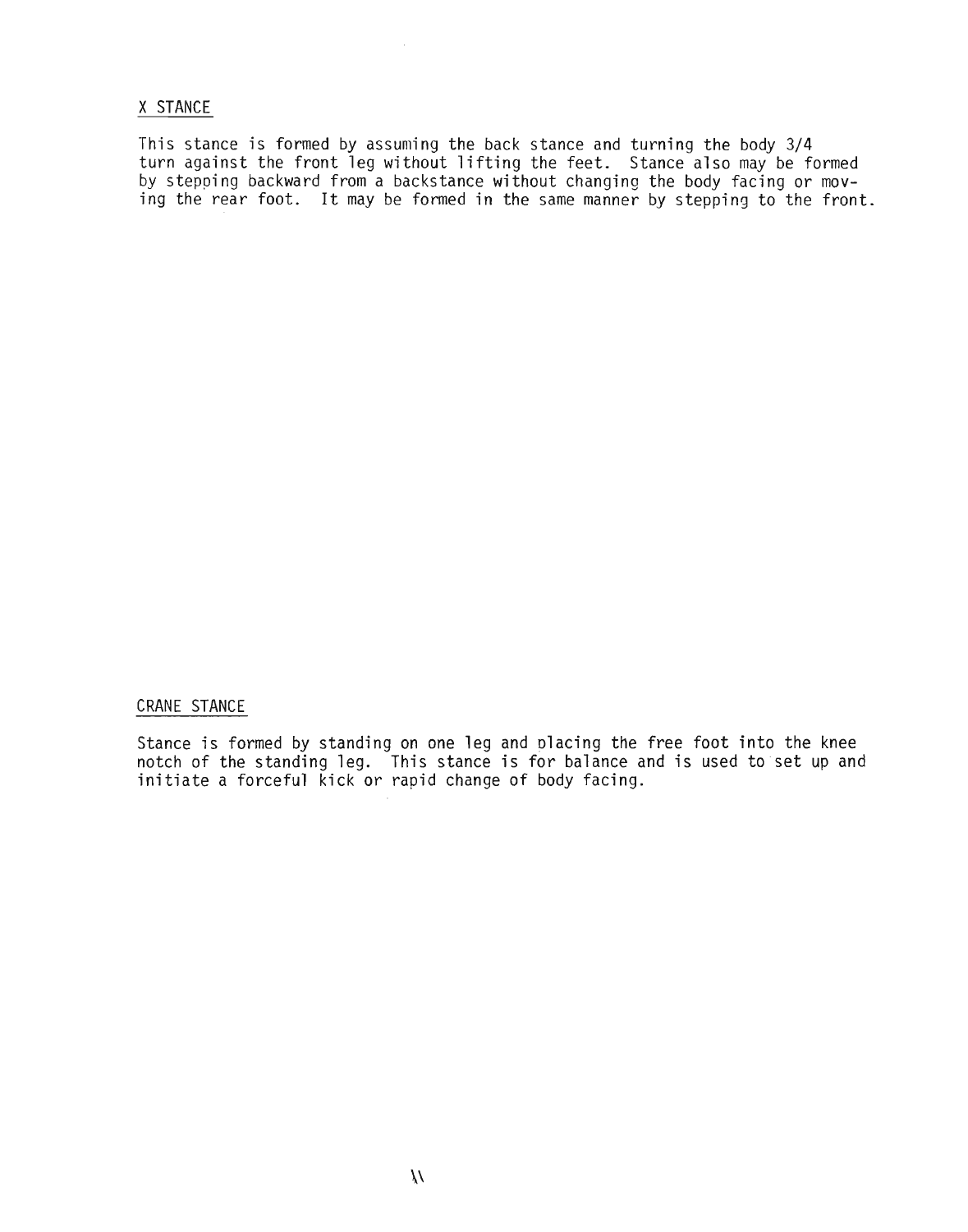#### PUNCHING

The forefist attack is perhaps the most basic technique in all the martial arts. It is utilized from boxing to the AtemiWaza of Judo.

To execute the punch effectively, the fist must be formed to preclude injury to the hand, and the wrist must be tightened to withstand twisting. The hand and forearm are straight in the line of the thrusting motion, with the waist and large muscles of the trunk and body cooperating and initiating the action.

All excellent punchers spend a great deal of time training on the striking equipment (Kwan-Go or MakiWaza).

It is absolutely essential to train properly on this equipment, as the outcome of a critical situation may depend on just one blow.

Some talk is heard that hand training will destroy the hands and will impede their dexterity. This is not true if a careful, gradual, and supervised program is followed. The possibility of damage to bone and tendon structure has been probed for the last 2000 years. The author personally has performed countless repetitions on the equipment and still has the dexterity to be an accomplished violinist.

Bag work is important also, as the bag can simulate thehuman body and makes possible the practice of combination punching.

The wrist should be taped or supported to prevent accidental and potentially permanent injury, and the striker should wear gloves exclusively designed for the bag to prevent damage to the equipment.

There are basically three concepts of delivering a blow with the hand: The hand may be considered as a club, descending on anddriving through the target much as a sledge hammer might crush a rock.

The hand may be considered as a whip, snapping with speed and power at the last instant to createa shock effect similar to that created by a bull-whip expert at the end of the strike slash.

The hand may be considered as a dagger, stabbing through and penetrating the body.

The vital area open for attack determines the method. Once the method is selected, the practitioner must choose the hand weapon that will give the smallest striking area and will not collapse under an all-out blow.

The primary source of instruction is form (hyung or kata). Board and brick breaking is sometimes useful to increase the practitioner's awareness of destructive capacity. (Most instructors recommend intensive training on the equipment rather than extensive breaking practice.)

Hand training should only be started under the direct guidance and supervision of an expert. The teacher should plan a progressive workout system for each individual. The student must adhere to this schedule set out for him and should not attempt to proceed at a faster pace than planned. Remember, the object is hand conditioning, not hand damaging.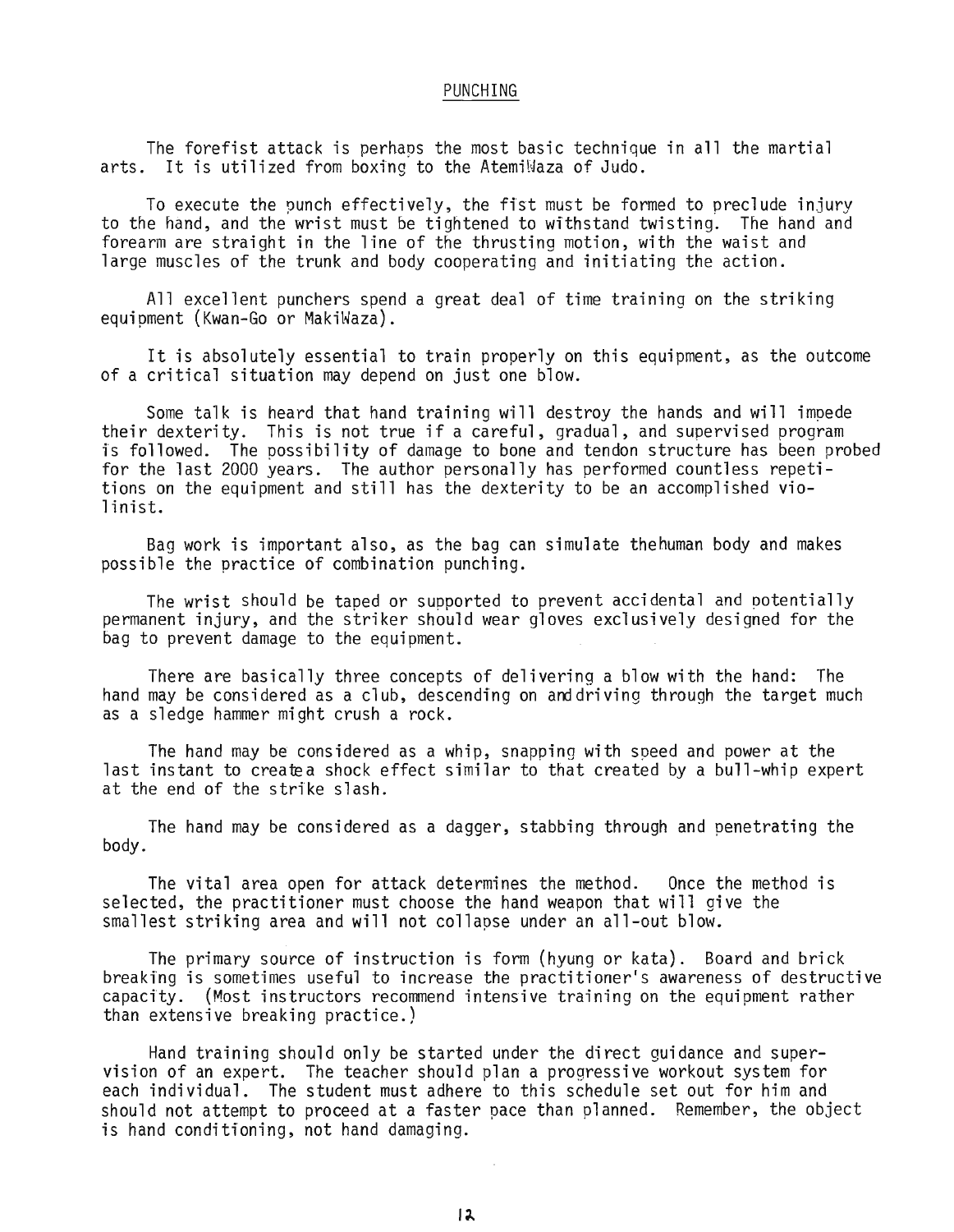For technical purposes the areas of defense and attack are divided into three categories:

- 1. HIGH SECTION (HS)<br>2. MIDDLE SECTION (M
- 2. MIDDLE SECTION (MS)<br>3. LOW SECTION (LS)
- LOW SECTION (LS)

The motions the arm makes are considered as follows:

- 1. INSIDE DEFEND (ID) The elbow moves from the outside toward the center of the torso.
- 2. OUTSIDE DEFEND (OD) The elbow moves away from the body outwards.
- 3. RISING BLOCK The blocking arm rises.<br>4. DESCENDING BLOCK The blocking arm de
- DESCENDING BLOCK The blocking arm descends

Any weapon and part of the limb structure may be used to accomplish a blocking action but the generally recommended weapons are the arm areas indicated:

1. OUTER FOREARM  $(OF) - The ULMS$  side of the arm 2. INNER FOREARM  $(IF) - The RADIUS$  side 2. INNER FOREARM (IF) - The RADIUS side<br>3. OPEN HAND (OH) 3. OPEN HAND (OH)<br>4. CLOSED FIST (CF) 4. CLOSED FIST (CF)

The performance of a strong blocking action is dependent on the strength and ability of the blocking arm to absorb a direct blow. In simulated combat, the student is induced to believe his block is functional. This is permitted at a low level for the purpose of perfecting the actual physical motion. However, the advanced student should not be deluded in such a manner and should not consider the block to be functional unless he has inured and strengthened the defending weapon to the extent that it will not collapse under the attackers blow. The injuries that can be sustained might precipitate a severe beating or even the death of the defender in a real situation. (See illustration below)